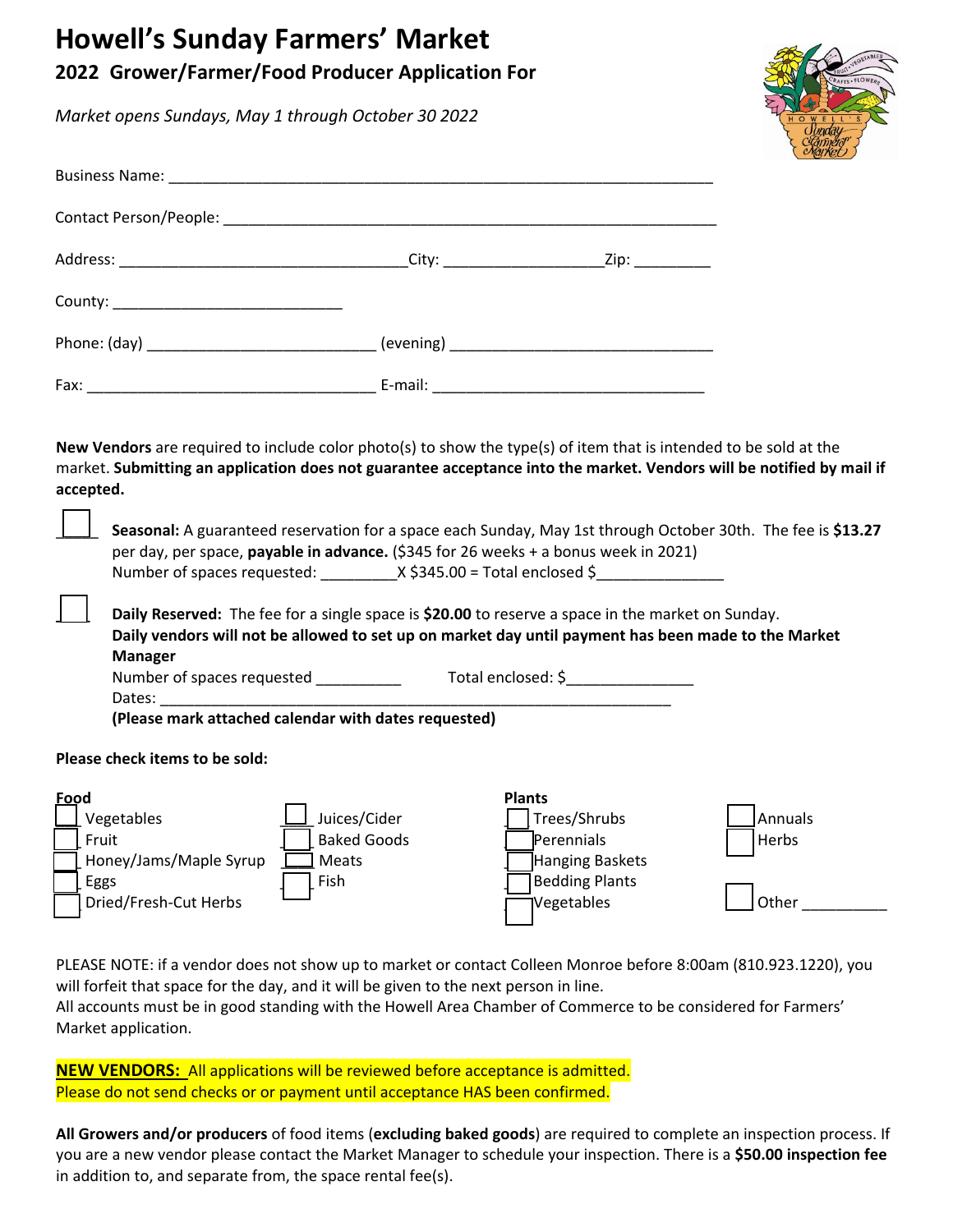Please provide a brief description of your booth arrangement below, to help in assigning spaces. Describe **canopy size**, table set-ups, etc. You must **request permission** to park within the market area. Many spaces cannot accommodate vehicles. Having vehicles in the market is discouraged since it negatively impacts the appearance of the market and blocks other vendors from being seen by market visitors.

\_\_\_\_\_\_\_\_\_\_\_\_\_\_\_\_\_\_\_\_\_\_\_\_\_\_\_\_\_\_\_\_\_\_\_\_\_\_\_\_\_\_\_\_\_\_\_\_\_\_\_\_\_\_\_\_\_\_\_\_\_\_\_\_\_\_\_\_\_\_\_\_\_\_\_\_\_ \_\_\_\_\_\_\_\_\_\_\_\_\_\_\_\_\_\_\_\_\_\_\_\_\_\_\_\_\_\_\_\_\_\_\_\_\_\_\_\_\_\_\_\_\_\_\_\_\_\_\_\_\_\_\_\_\_\_\_\_\_\_\_\_\_\_\_\_\_\_\_\_\_\_\_\_\_ \_\_\_\_\_\_\_\_\_\_\_\_\_\_\_\_\_\_\_\_\_\_\_\_\_\_\_\_\_\_\_\_\_\_\_\_\_\_\_\_\_\_\_\_\_\_\_\_\_\_\_\_\_\_\_\_\_\_\_\_\_\_\_\_\_\_\_\_\_\_\_\_\_\_\_\_\_

### **Important Farmers' Market Notes**:

- Vendors are limited to **4** spaces. Additional spaces may be requested for limited periods of time when the vendor has additional product to bring to market. The number of spaces you are allocated is based on the amount of product you regularly bring to the market—not the size of your vehicle. If the vendor is unable to consistently fill the space that was rented, the amount of space could be reduced and the vendor would then receive a prorated refund.
- Spaces on State Street are 10' X 10' wide.
- **A copy of all applicable license(s)** must be included with the application or the application will not be processed.
- **NEW VENDORS:** If you do not yet have your 2022 license at the time of your application, please enclose a copy of your 2021 license and/or a copy of your 2021 inspection from the Department of Agriculture. You will not be accepted into the market until it has been confirmed that you have been inspected through the Department of Agriculture.
- This signed **application** confirms your intention to abide by **all** rules, regulations, and codes of conduct and **must be signed to be considered for space at the Howell Sunday Farmers' Market.**
- Please include payment in check form for the entire amount of space rental, payable to the **Howell Area Chamber of Commerce**. If your application is not accepted for any reason, your check will be returned to you.
- **All applications must be returned to the Howell Chamber before April 1st. Returning vendors, please pay your balance in full. New vendors will be accepted verbally or via email, then please pay your balance in full.**

**Howell's Sunday Farmers' Market c/o Howell Area Chamber of Commerce 123 E. Washington St. Howell, MI 48843** (517) 546-3920 Fax (517) 546-4115 [farmersmarket@howell.org](mailto:farmersmarket@howell.org) Colleen Monroe Cell: (810) 923-1220

## **Important Final Reminders and Acknowledgement (must be signed or e-signed)**

• Space a market is tight. Be mindful of your neighbors and try to work on staying within your own spaces to the best of your ability.